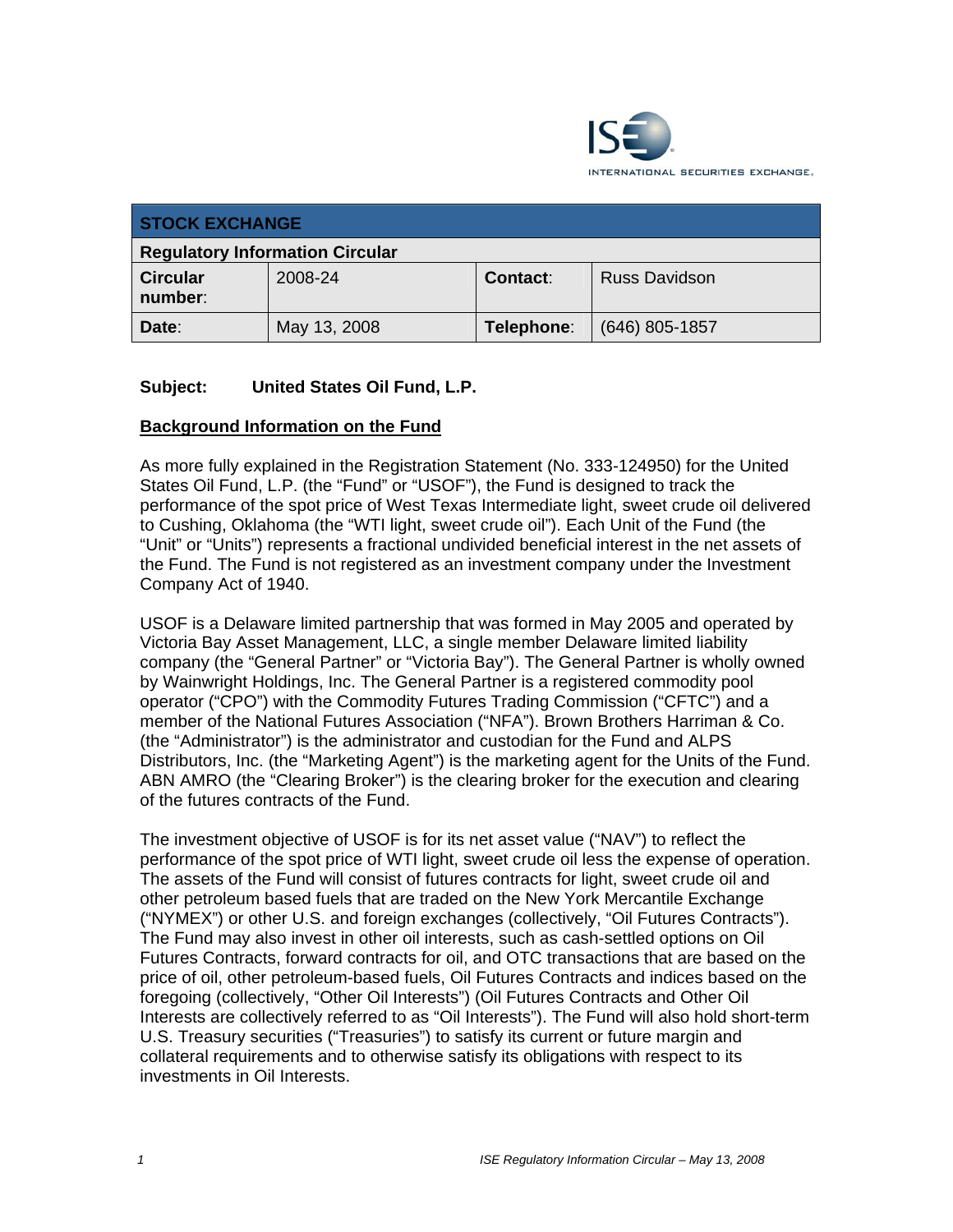USOF will pursue its investment objective by investing its assets in Oil Interests without leverage. The Fund will manage its investments so that its NAV closely tracks the price of the "Benchmark Oil Futures Contract" that the General Partner believes has historically exhibited a close price correlation with the spot price of WTI light, sweet crude oil. Currently, the Benchmark Oil Futures Contract is the NYMEX traded nearmonth (i.e. spot month) futures contract for delivery of WTI light, sweet crude oil.

As described more fully in the prospectus and the registration statement for the Fund, a minimum of 100,000 Units will be required to be outstanding at the start of trading. Once trading has commenced, the Fund will issue Units on a continuous basis. The Fund will issue and redeem Units only in blocks of 100,000 Units or integral multiples thereof to Authorized Participants. A block of 100,000 Units is called a "Basket." These transactions will be in exchange for a Deposit Amount equal to 100,000 multiplied by the net asset value ("NAV") per Share of the Fund determined on each business day by the Administrator. Initially, the Deposit Amount will be approximately \$6 million. The Administrator will determine the Deposit Amount for a given business day by multiplying the NAV for each Share by the number of Units in each Basket (100,000). Only registered broker-dealers or other market participants, such as banks and other financial institutions that are exempt from broker-dealer registration, that become Authorized Participants by entering into a participant agreement with the General Partner and the Fund may purchase or redeem Baskets. Units will be offered to the public at prices that will reflect, among other things, the spot price of WTI light, sweet crude oil and the trading price of the Units at the time of the offer. Market prices for the Units may be different from the NAV per Share. Except when aggregated in Baskets, Units are not redeemable securities.

The NAV of the Fund is obtained by subtracting the Fund's expenses and liabilities on any day from the value of the Fund's assets. The NAV will be calculated shortly after the close of trading on the American Stock Exchange ("Amex") using the settlement value of Oil Futures Contracts traded on the NYMEX as of the earlier of the close of open-outcry of trading on the NYMEX at 2:30 p.m. ET or 4:00 p.m. ET, and for the value of other Oil Futures Interests and Treasuries, the value of such investments as of the earlier of 4:00 p.m. ET or the close of trading on the New York Stock Exchange. The NAV is calculated by including any unrealized profit or loss on Oil Futures Contracts and other Oil Interests and any other credit or debit accruing to the Fund but unpaid or not received. The NAV per Unit is obtained by dividing the NAV of the Fund on a given day by the number of Units outstanding on that date. The Administrator will value all Oil Futures Contracts based on that day's settlement price. However, if an Oil Futures Contract on a trading day cannot be liquidated due to the operation of daily limits or other rules of an exchange upon which such futures contract is traded, the settlement price on the most recent trading day on which such Oil Futures Contract could have been liquidated will be used in determining NAV. The value of the Other Oil Interests will be valued based upon a determination of the Administrator as to their fair market value.

Shortly after 4:00 p.m. ET each business day, the General Partner will determine and disseminate the Deposit Amount for orders placed by Authorized Participants by 12:00 p.m. ET that day. To receive the NAV of the Units on that business day, a purchase order must be received by 12:00 p.m. ET. Delivery of the Deposit Amount must occur by the third business day following the purchase order date (T+3). Purchase orders placed by 12:00 p.m. ET are irrevocable. Baskets are then issued as of 12:00 p.m. ET, on the business day immediately following the purchase order date (T+1) at the NAV per share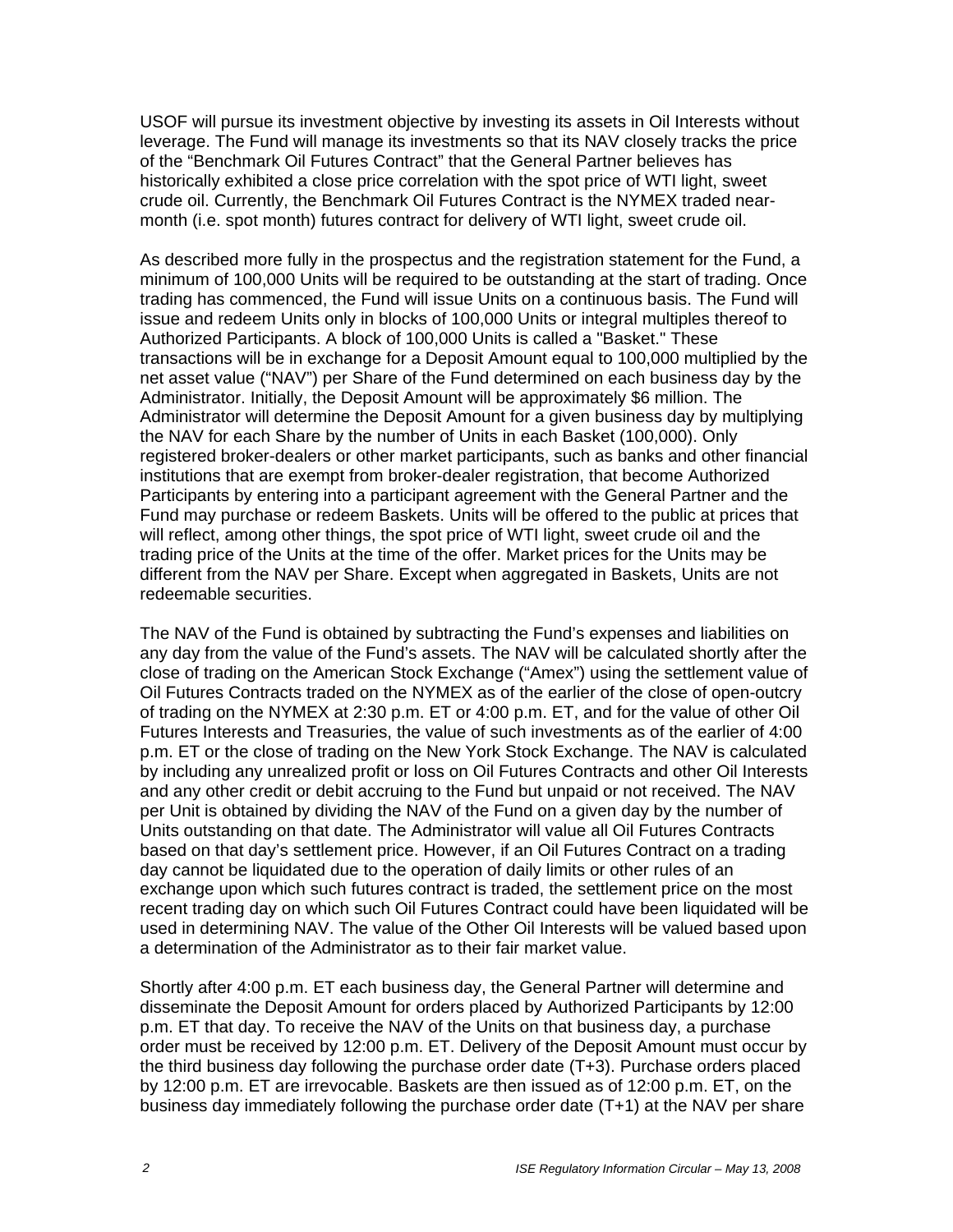on the purchase order date if the required payment has been timely received. The Administrator will also at the same time determine an "Estimated Deposit Amount" that Authorized Participants can use as an indicative amount of Treasuries and cash to be deposited for issuance of the Units on the next business day. The Deposit Amount, the Estimated Deposit Amount and the NAV are communicated by the Administrator to all Authorized Participants via facsimile or electronic mail message and will be available on the Fund's website at http://unitedstatesoilfund.com.

The Fund's expense ratio, in the absence of any extraordinary expenses and liabilities, is expected to be 1.25% of the net assets of the Fund for assets of up to \$1 billion and 0.90% of net assets of the Fund if assets are greater than \$1 billion.

DTC serves as the securities depository for the Units, which may be held only in bookentry form; stock certificates will not be issued. DTC, or its nominee, is the record or registered owner of all outstanding Units of the Fund.

The registration statement for the Fund describes the various fees and expenses for the Units. For a complete description of the Fund, visit http://unitedstatesoilfund.com.

#### *Indicative Partnership Value*

In order to provide updated information relating to the Fund for use by investors, professionals and persons wishing to create or redeem Units, the Exchange will disseminate through the facilities of Consolidated Tape Association ("CTA"), an updated Indicative Partnership Value (the "Indicative Partnership Value"). The Indicative Partnership Value will be disseminated on a per Unit basis every 15 seconds during regular Amex trading hours of 9:30 a.m. to 4:15 p.m. ET under the index symbol "UOI." The Indicative Partnership Value will be calculated based on the Treasuries and cash required for creations and redemptions (i.e. NAV per Share x 100,000) adjusted to reflect the price changes of the current Benchmark Oil Futures Contract. The Indicative Partnership Value will not reflect price changes to the price of the current Benchmark Oil Futures Contract between the close of open-outcry trading on the NYMEX at 2:30 p.m. ET and the open of trading on the NYMEX ACCESS market at 3:15 p.m. ET. The value of a Share may accordingly be influenced by non-concurrent trading hours between the ISE and the NYMEX. The Indicative Partnership Value on a per Unit basis disseminated during Amex trading hours should not be viewed as a real time update of the NAV, which is calculated only once a day by the Administrator.

#### *Creation and Redemption of Units*

The Fund will issue and redeem Units on a continuous basis only in Baskets of 100,000 Units or multiples thereof, by or through Authorized Participants. Basket Aggregations are issued in exchange for the corresponding Deposit Amount determined on each business day by the Administrator. The Deposit Amount necessary for the creation of a Basket will change from day to day. On each day that the Amex is open for regular trading, the Administrator will adjust the Deposit Amount as appropriate to reflect the prior day's Partnership NAV and accrued expenses. Authorized Participants that wish to redeem a Basket will receive Treasuries and cash in exchange for each Basket surrendered in an amount equal to the NAV per Basket (the "Redemption Amount"). These items are described in the Fund's prospectus and registration statement.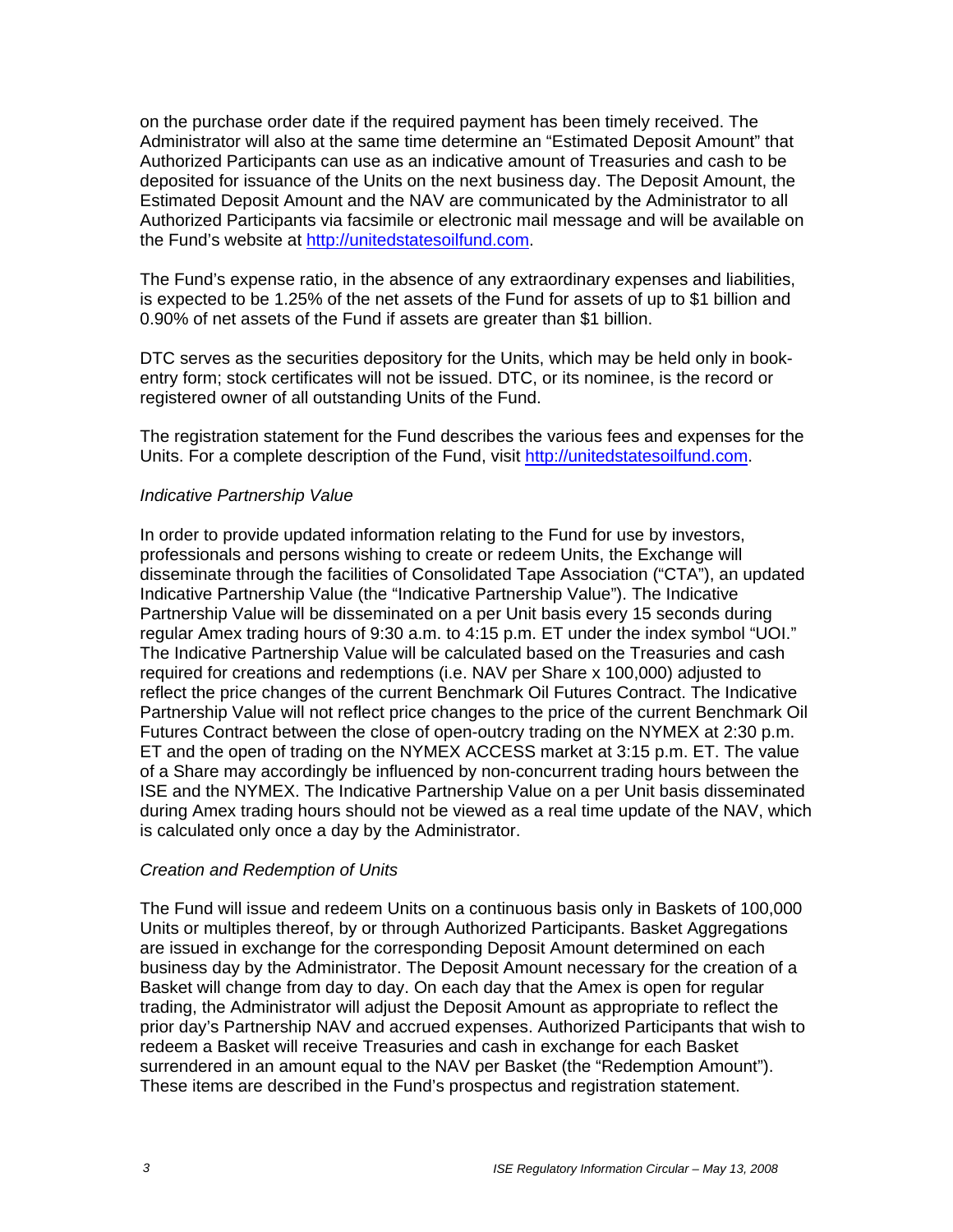Authorized Participants that wish to purchase a Basket must transfer the Deposit Amount plus a transaction fee of \$1,000 to the Fund in exchange for a Basket. No Units will be issued unless and until the Administrator has informed the Marketing Agent that it has allocated to the Fund's account the required funds necessary for the Deposit Amount plus transaction fee. Authorized Participants that wish to redeem a Basket will receive the Redemption Amount in exchange for each Basket surrendered less the transaction fee of \$1,000. The Redemption Amount will be delivered to the Authorized Participant upon confirmation that the Fund's DTC Account has received the Basket.

The Administrator will provide an Estimated Deposit Amount for the next business day. Authorized Participants may use the Estimated Deposit Amount as guidance regarding the amount of Treasuries and cash expected to deposit with the Administrator. Before 4:00 p.m. ET, the Authorized Participants may use the Estimated Deposit Amount as guidance in respect of the Deposit Amount that they may expect to be required to deposit in connection with the issuance of Units - the next business day.

The Fund's prospectus and registration statement describe additional procedures and requirements that apply to the creation and redemptions of Units. Equity EAMs interested in becoming an Authorized Participant, or obtaining a list of Authorized Participants, can contact the Marketing Agent at www.alpsinc.com for more information.

### *Oil Futures Contracts*

The Fund will purchase Oil Futures Contracts traded on the NYMEX on WTI light, sweet crude oil and may also purchase Oil Futures Contracts traded on NYMEX based on Brent crude oil. In addition to the commodities and futures exchanges in New York and London, several other established futures exchanges currently offer, or have announced plans to offer, trading in futures contracts on light, medium, or heavy crude oils, including the TOCOM as well as exchanges in Shanghai and Dubai. The Fund may in the future invest in such contracts.

As noted above, the Benchmark Oil Futures Contract has closely tracked the investment objective of the Fund over the short-term, medium-term and the long-term. For that reason, the General Partner of the Fund anticipates making significant investments in the current Benchmark Oil Futures Contract. The General Partner also believes that Other Oil Futures Contracts, such as Brent crude oil futures contracts traded on the NYMEX and ICE Futures, the Dubai crude oil futures contract traded on the TOCOM and elsewhere, and other NYMEX petroleum-based futures contracts such as heating oil and gasoline, also tend to track the investment objective of the Fund. The General Partner in managing the Fund may seek to invest in these contracts.

#### *Oil-Related Listed Options and OTC Derivatives*

The Fund may also invest in oil-related listed options and OTC derivatives in pursuing its investment objective. The OTC market in oil-based derivatives is especially active worldwide. OTC derivative transactions are privately-negotiated agreements between two (2) parties. Unlike exchange-traded instruments, each party to an OTC contract bears the credit risk that the counterparty may not be able to perform its obligations.

Some oil-based derivatives transactions contain fairly generic terms and conditions and are available from a wide range of participants. Other oil-based derivatives have highly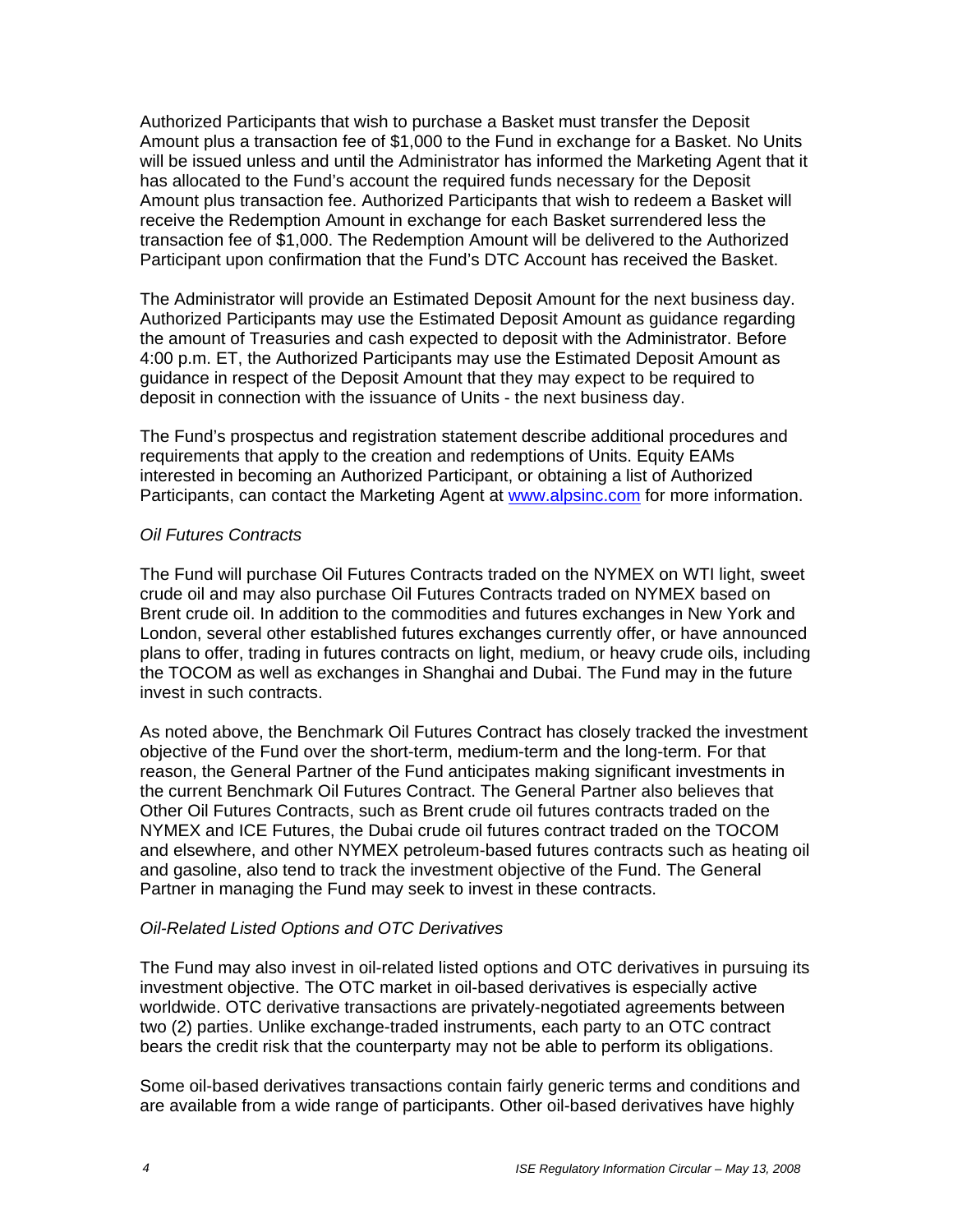customized terms and conditions and are not as widely available. Many of these OTC contracts are cash-settled forwards for the future delivery of oil- or petroleum-based fuels that have terms similar to Oil Futures Contracts. Others take the form of "swaps" in which the two (2) parties exchange cash flows based on predetermined formulas tied to the price of oil as determined by the spot, forward or futures markets. The Fund may enter into OTC derivative contracts whose value will be tied to changes in the difference between the WTI spot price, the price of Oil Futures Contracts traded on NYMEX and the prices of non- NYMEX Oil Futures Contracts that may be invested in by the Fund.

To protect itself from the credit risk that arises in connection with such contracts, the Fund will enter into agreements with each counterparty that provide for the netting of its overall exposure to its counterparty and/or provide collateral or other credit support to address the Fund's exposure. The creditworthiness of each potential counterparty will be assessed by the General Partner. Existing counterparties will also be reviewed periodically by the General Partner. The Fund anticipates that the use of Other Oil Interests together with its investments in Oil Futures Contracts will produce price and total return results that closely track the investment objective of the Fund.

### *Impact of Speculative Position Limits*

The CFTC and U.S. futures exchanges such as the NYMEX have established limits or position accountability rules (i.e., speculative position limits or position limits) on the maximum net long or net short speculative position that any person or group of persons under common trading control (other than a hedger) may hold, own or control in commodity interests. Speculative position limits are intended, among other things, to prevent a corner or squeeze on a market or undue influence on prices by any single trader or group of traders. Speculative position limits will impact the mix of investments by the Fund with such mix varying depending on the accumulation of assets. Once the speculative position limits for the current Benchmark Oil Futures Contract are reached, the Fund will be required to invest in Other Oil Futures Contracts and Other Oil Interests.

#### *Investment Risks*

ISE Equity Electronic Access Members ("Equity EAMs") are referred to the Fund's prospectus and registration statement for a description of risks associated with an investment in the Units of the Fund. The Units are created to reflect the performance of the spot price of WTI light, sweet, crude oil as measured by the current Benchmark Oil Futures Contract. As such, these risks include: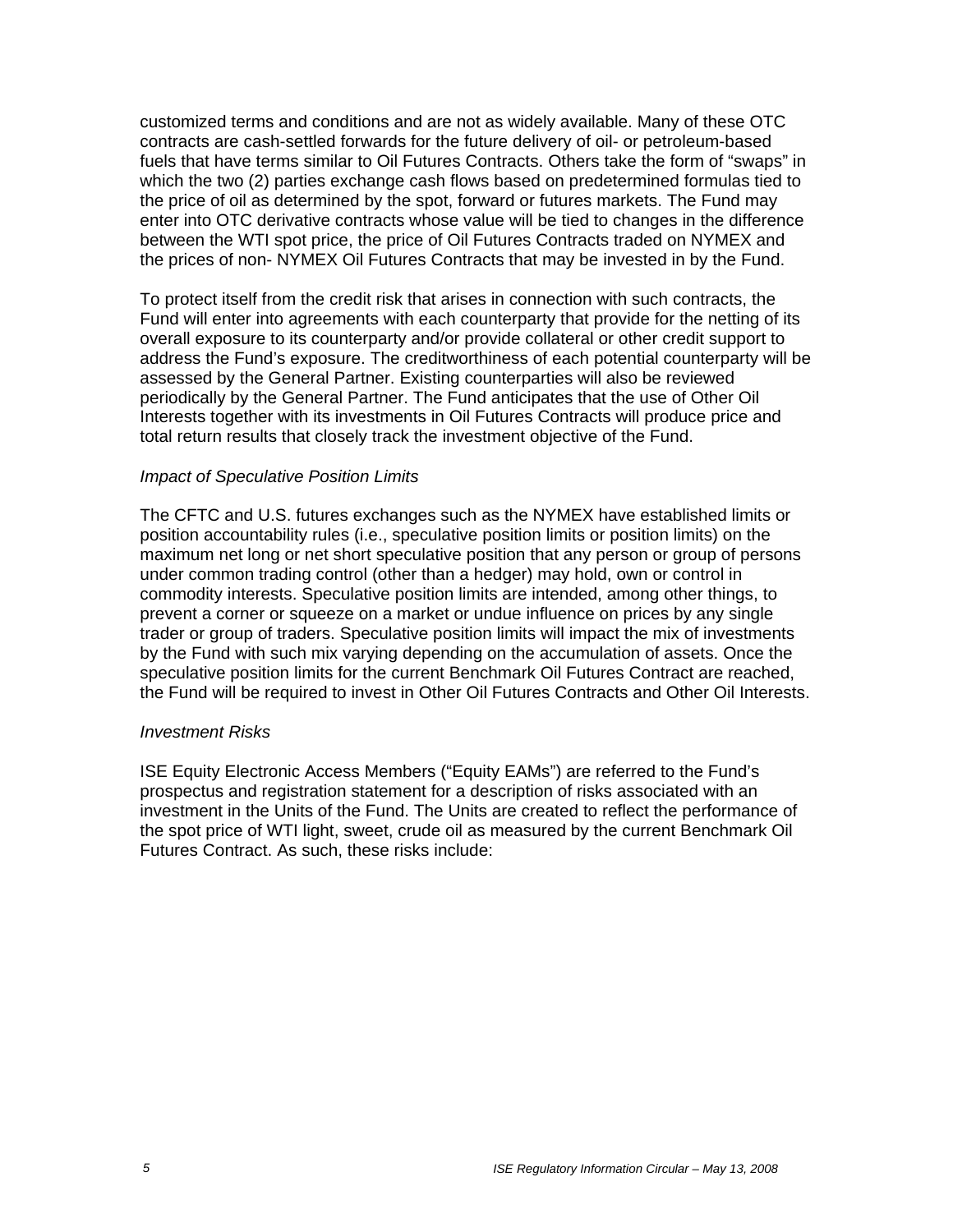- The market price of the Units will be subject to fluctuations similar to those affecting the current Benchmark Oil Futures Contract.
- Investing in the Units is subject to the risks of the oil industry and this could result in large fluctuations in the price of the Units.
- The Fund does not expect to make cash distributions.
- The Fund and its General Partner may have conflicts of interest, which may permit them to favor their own interest to Unit holder's detriment.
- Owners of the Units will not have the protections normally associated with the ownership in an investment company registered under the Investment Company Act of 1940 but will have the protections afforded by the Commodity Exchange Act to investors in CFTC-regulated commodity pools.
- If certain events occur, as described in the prospectus, at any time, the General Partner will be required to terminate the Fund, otherwise the Fund will continue in perpetuity.
- Units trade at market prices that may differ from NAV.
- The NAV of the Units will fluctuate with changes in the market value of the Fund's assets.
- The trading prices of the Units will fluctuate in accordance with changes in the NAV as well as market supply and demand.
- The amount of the discount or premium in the trading price relative to the NAV per Unit may be influenced by non-concurrent trading hours between the NYMEX and the ISE.
- There is no regulated source of last sale information regarding physical commodities.
- There is no direct regulation of the market in physical oil-based commodities and no SEC jurisdiction over the trading of WTI, light, sweet crude oil, Brent crude oil, heating oil, gasoline, natural gas or other petroleum-based fuels as a physical commodity.
- The CFTC has regulatory jurisdiction over the trading of oil-based futures contracts and related options but trading in certain OTC commodity based derivatives is not within the jurisdiction of the CFTC and may therefore be effectively unregulated.

See the Registration Statement for more detail regarding these risks factors and for additional risk factors.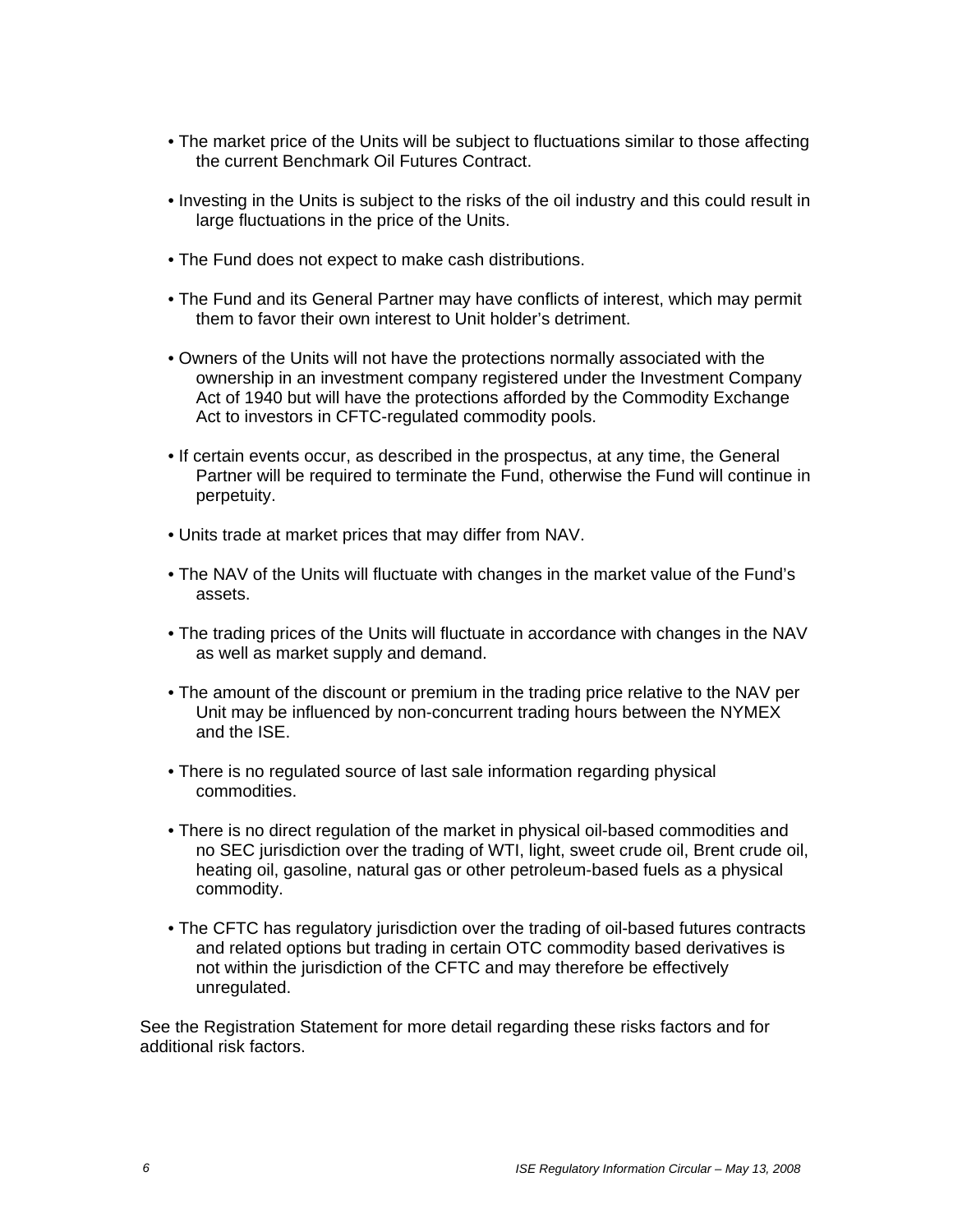# **Exchange Rules Applicable to Trading in the Shares**

Trading in the Shares on ISE is subject to **ISE equity trading rules**.

# **Trading Hours**

The Shares will trade on ISE between 9:00 a.m. and 4:15 p.m. ET.

Equity EAMs trading the Shares during the Pre-Market Session are exposed to the risk of the lack of the calculation or dissemination of underlying index value or intraday indicative value ("IIV"). For certain derivative securities products, an updated underlying index value or IIV may not be calculated or publicly disseminated in the Pre-Market hours. Since the underlying index value and IIV are not calculated or widely disseminated during Pre-Market hours, an investor who is unable to calculate implied values for certain derivative securities products during Pre-Market hours may be at a disadvantage to market professionals.

# **Trading Halts**

ISE will halt trading in the Shares of a Trust in accordance with ISE Rule 2101(a)(2)(iii). The grounds for a halt under this Rule include a halt by the primary market because it stops trading the Shares and/or a halt because dissemination of the IIV or applicable currency spot price has ceased, or a halt for other regulatory reasons. In addition, ISE will stop trading the Shares of a Trust if the primary market de-lists the Shares.

## **Delivery of Prospectus**

Pursuant to federal securities laws, investors purchasing Units must receive a prospectus prior to or concurrently with the confirmation of a transaction. Investors purchasing Units directly from the Fund (by delivery of the Deposit Amount) must also receive a prospectus.

Prospectuses may be obtained through the Marketing Agent at www.alpsinc.com or on the Fund's website at http://unitedstatesoilfund.com. The prospectus does not contain all of the information set forth in the registration statement (including the exhibits to the registration statement), parts of which have been omitted in accordance with the rules and regulations of the SEC. For further information about the Fund, please refer to the registration statement.

## **Exemptive, Interpretive and No-Action Relief Under Federal Securities Regulations**

The SEC has issued exemptive, interpretive or no-action relief from certain provisions of rules under the Securities Exchange Act of 1934 (the "Act") regarding trading in the Units.

## **Rules 101 and 102 of Regulation M**

Under the No-Action Letter, the Fund is exempted under paragraph (d) of Rule 101, permitting persons who may be deemed to be participating in a distribution of the Units to bid for or purchase Units during their participation in such distribution. The No-Action Letter also exempted the Fund under paragraph (e) of Rule 102, permitting the Fund and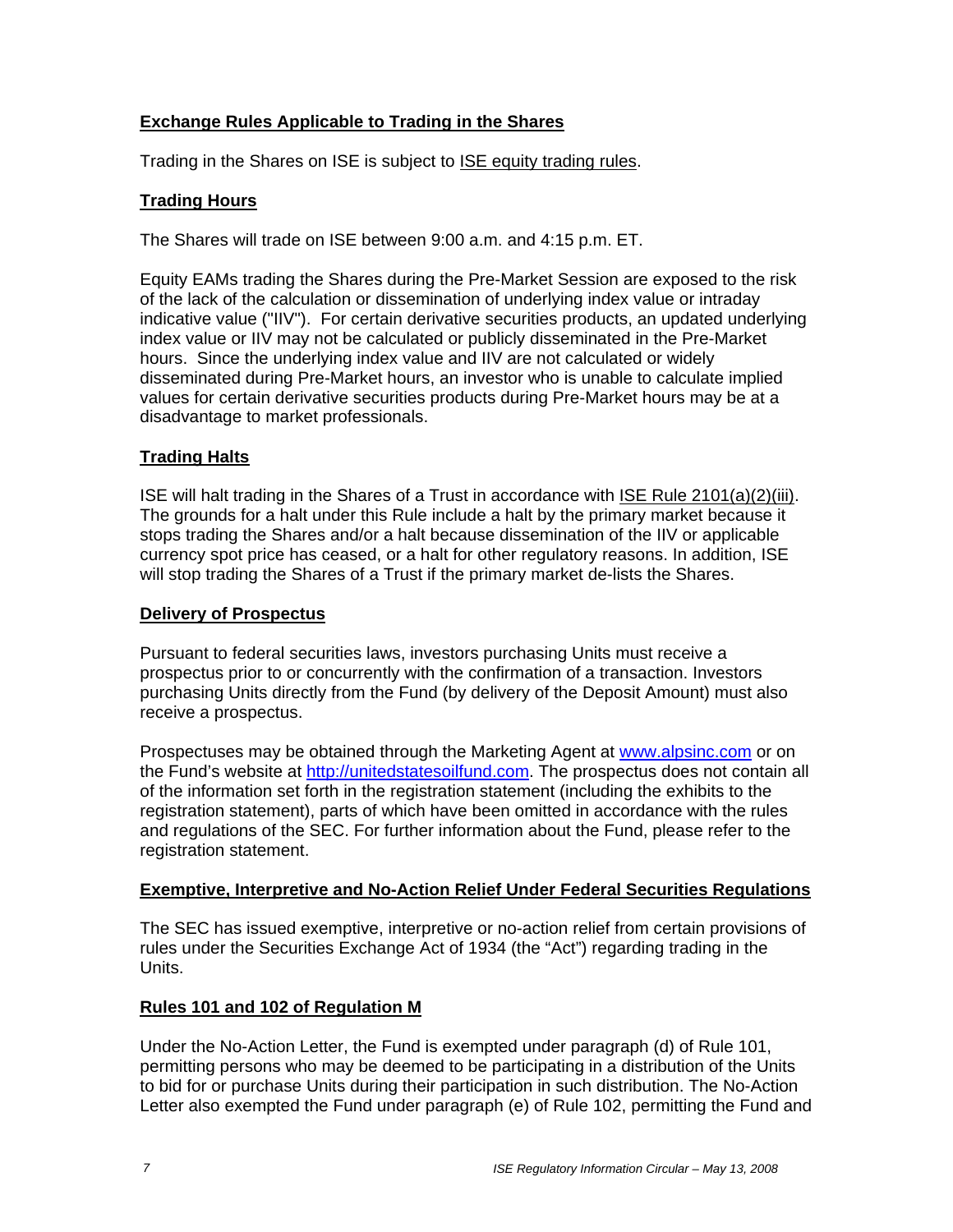its affiliated purchasers to redeem Units in Baskets during the continuous offering of the Units.

# **Section 11(d)(1); SEC Rules 11d1-1 and 11d1-2**

Section 11(d)(1) of the Act generally prohibits a person who is both a broker and a dealer from effecting any transaction in which the broker-dealer extends credit to a customer on any security which was part of a new issue in the distribution of which he participated as a member of a selling syndicate or group within thirty days prior to such transaction. The SEC has clarified that Section 11(d)(1) does not apply to broker-dealers that are not Authorized Participants (and, therefore, do not create Baskets) that engage in both proprietary and customer transactions in Units in the secondary market. This relief is subject to specific conditions, including the condition that such broker-dealer (whether or not an Authorized Participant) does not, directly or indirectly, receive from the fund complex any payment, compensation or other economic incentive to promote or sell the Units to persons outside the fund complex, other than non-cash compensation permitted under NASD Rule 2830(I)(5)(A), (B) or (C). The SEC also has taken a noaction position under Section 11(d)(1) of the Act that broker-dealers may treat Units, for purposes of Rule 11d1-2, as "securities issued by a registered open-end investment company as defined in the Investment Company Act" and thereby extend credit or maintain or arrange for the extension or maintenance of credit on Units that have been owned by the persons to whom credit is provided for more than 30 days, in reliance on the exemption contained in the rule.

The SEC has also taken a no-action position under Section 11(d) of the Exchange Act if an Authorized Participant ("AP") extends or maintains or arranges for the extension or maintenance of credit on Units in reliance on the class exemption granted in the Letter re: Derivative Products Committee of the Securities Industry Association ("SIA") (November 21, 2005), provided (1) that the AP does not receive from the Trust, directly or indirectly, any payment, compensation or other economic incentive to promote or sell the Units to persons outside the Fund, other than non-cash compensation permitted under NASD Rule 2830(I)(5)(A), (B), or (C); and (2) the AP does not extend, maintain or arrange for the extension or maintenance of credit to or for a customer on Units before thirty days from the start of trading in the Units (except as otherwise permitted pursuant to Rule 11d1-1). (See letter from Catherine McGuire, Chief Counsel, SEC Division of Market Regulation, to Securities Industry Association, Derivative Products Committee, dated November 21, 2005.)

The exemptions from Rules 101 and 102 of Regulation M and Section 11(d)(1) and Rule 11d1-2 are subject to the condition that such transactions in Units or any related securities are not made for the purpose of creating actual, or apparent, active trading in or raising or otherwise affecting the price of such securities. ISE Equity EAMs are referred to the full text of the No-Action Letter for additional information.

## **This Regulatory Information Circular is not a statutory prospectus. ISE Equity EAMs should consult the prospectus for a Trust and the Trusts' website at www.unitedstatesoilfund.com for relevant information.**

Please contact me with any inquiries regarding this Regulatory Information Circular.